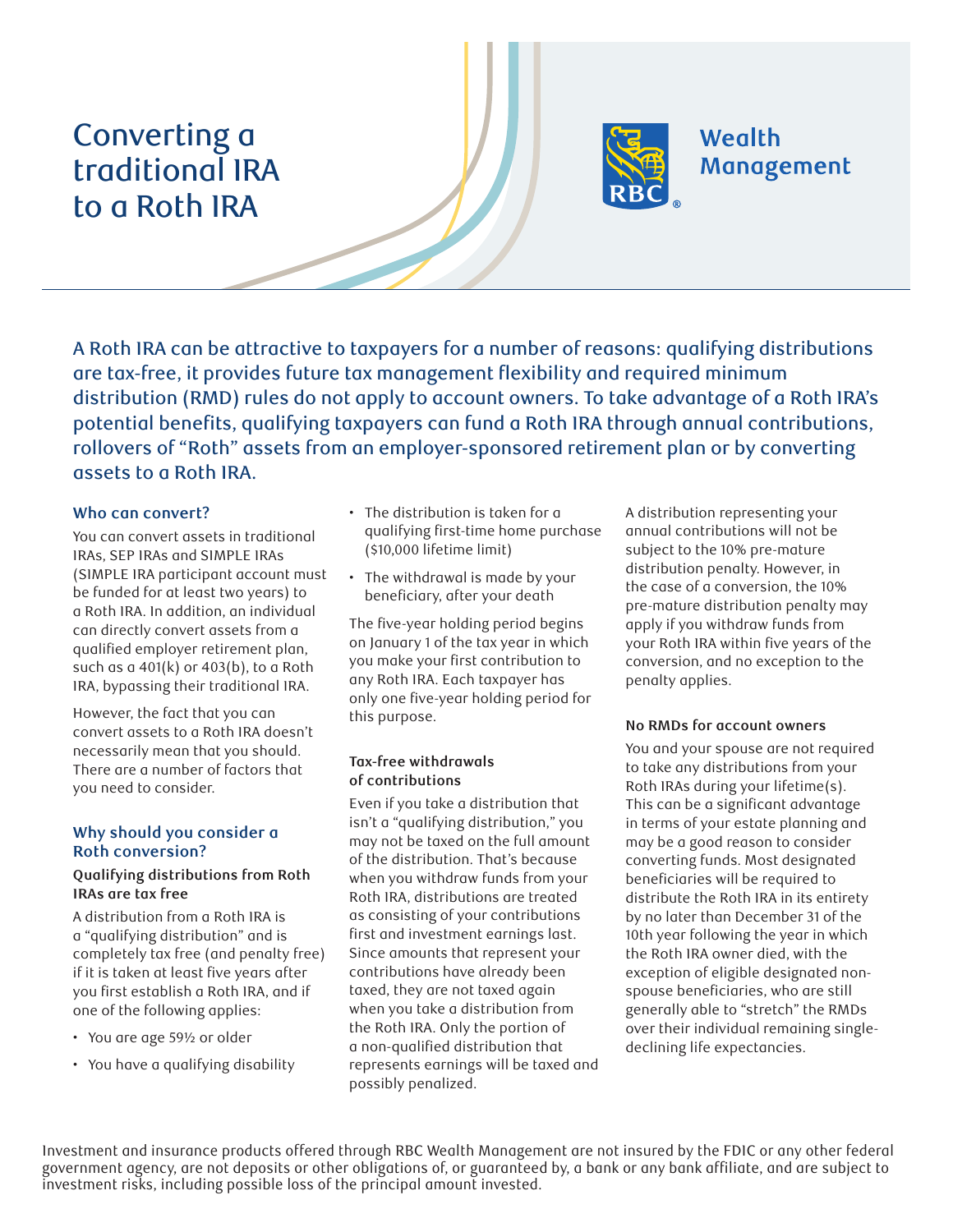# **Future tax management flexibility**

For a number of reasons, many individuals believe that their personal tax rate will likely increase in the future. It could be that you are relatively young and expect your salary to rise, you think tax rates will increase in the future, or you expect that in retirement your taxable income will be as high—or higher than it is today. A Roth IRA allows you to protect your retirement savings from the prospect of rising taxes and provides you with greater tax management flexibility in the future.

# **Qualified distributions from Roth IRAs are not included when determining the taxable portion of Social Security**

Converting assets to a Roth IRA may be beneficial when it comes time to begin receiving your Social Security benefits. The portion of your Social Security (if any) that is taxable depends on your MAGI and federal income tax filing status in a given year. Under current law, qualified distributions from Roth IRAs are not included when determining the taxable portion of your Social Security.

# **Considerations**

#### **Taxes**

The assets you convert are subject to federal and possibly state income tax for the year you convert (to the extent that the converted amount represents pre-tax assets). Therefore, even if it makes overall financial sense to convert assets to a Roth IRA, paying the taxes now may not be desirable.

#### **Using IRA funds to pay your tax bill**

If you have to cash out part of your traditional IRA to pay the income tax that results from converting assets to a Roth IRA, the benefits of the conversion are substantially reduced. Using IRA dollars to pay the tax reduces the amount of assets in your IRAs, potentially jeopardizing your retirement goals. In addition,

the IRA funds that are distributed but not converted may be subject to a 10% premature distribution penalty. Paying your income tax bill with non-IRA funds is generally more advisable.

### **Converting after-tax assets**

If you have made only deductible contributions to your traditional IRAs, then the entire amount that you convert will be taxable. However, if you have ever made non-deductible (after-tax) contributions to your traditional IRA, those contribution amounts, or basis, will not be taxable when converted since they have already been taxed. Keep in mind, if you have multiple IRAs, they are aggregated for this purpose. (This includes traditional, SEP and SIMPLE IRAs.)

# **Application of the 10% premature distribution penalty**

The 10% premature distribution penalty does not apply to assets that you convert to a Roth IRA, even if you convert the assets before reaching age 59½. Any amount distributed that is not converted (for example, funds used to pay your tax bill) may be subject to the 10% premature distribution penalty.

However, if you convert assets to a Roth IRA and withdraw any portion of those funds from the Roth IRA within five years, and an exception to the penalty does not apply, the withdrawal will be subject to the 10% premature distribution penalty, to the extent those funds were taxed at the time of the conversion.

# **Distribution ordering**

Distributions from Roth IRAs are subject to ordering rules. They are considered distributed in the following order:

- 1. Regular annual contributions
- 2. Converted amounts on a firstin, first-out basis (taxable portion first)
- 3. Earnings

Example: Sam, who is age 38, contributed \$6,000 to his Roth IRA in 2017. In 2018, Sam converted \$10,000 from his traditional IRA to his Roth IRA, and included this \$10,000 in his 2018 gross income. He made no further contributions to his Roth IRA. In 2021, Sam takes a \$10,000 distribution from his Roth IRA that is valued at \$16,000. None of the exceptions to the 10% premature penalty distribution apply. Sam's \$10,000 withdrawal is considered to consist first of his \$6,000 annual contribution made in 2017. Sam owes no 10% premature distribution penalty on this \$6,000. The remaining \$4,000 of Sam's \$10,000 withdrawal is considered to consist of funds derived from his conversion, and is subject to a 10% premature distribution or recapture penalty.

# **Questions and answers**

#### **Can I convert if I am over age 72?**

You can convert assets to a Roth IRA regardless of your age. You cannot convert your RMD to a Roth IRA it must be distributed to you prior to your conversion.

#### **Can I do a partial conversion?**

Yes, you can convert only a portion of your traditional IRA to a Roth IRA. The funds you convert to the Roth IRA will be subject to federal income tax. If you have ever made non-deductible (after-tax) contributions to your IRA, you have to calculate what portion of the funds that you convert represents non-deductible contributions. Because those amounts were already taxed, they will not be taxed again when converted to a Roth IRA.

#### **How do I calculate the portion of my conversion that represents non-deductible contributions?**

If you have ever made non-deductible contributions to your traditional IRAs, you calculate and report the taxable and non-taxable portions of the converted funds using IRS Form 8606.